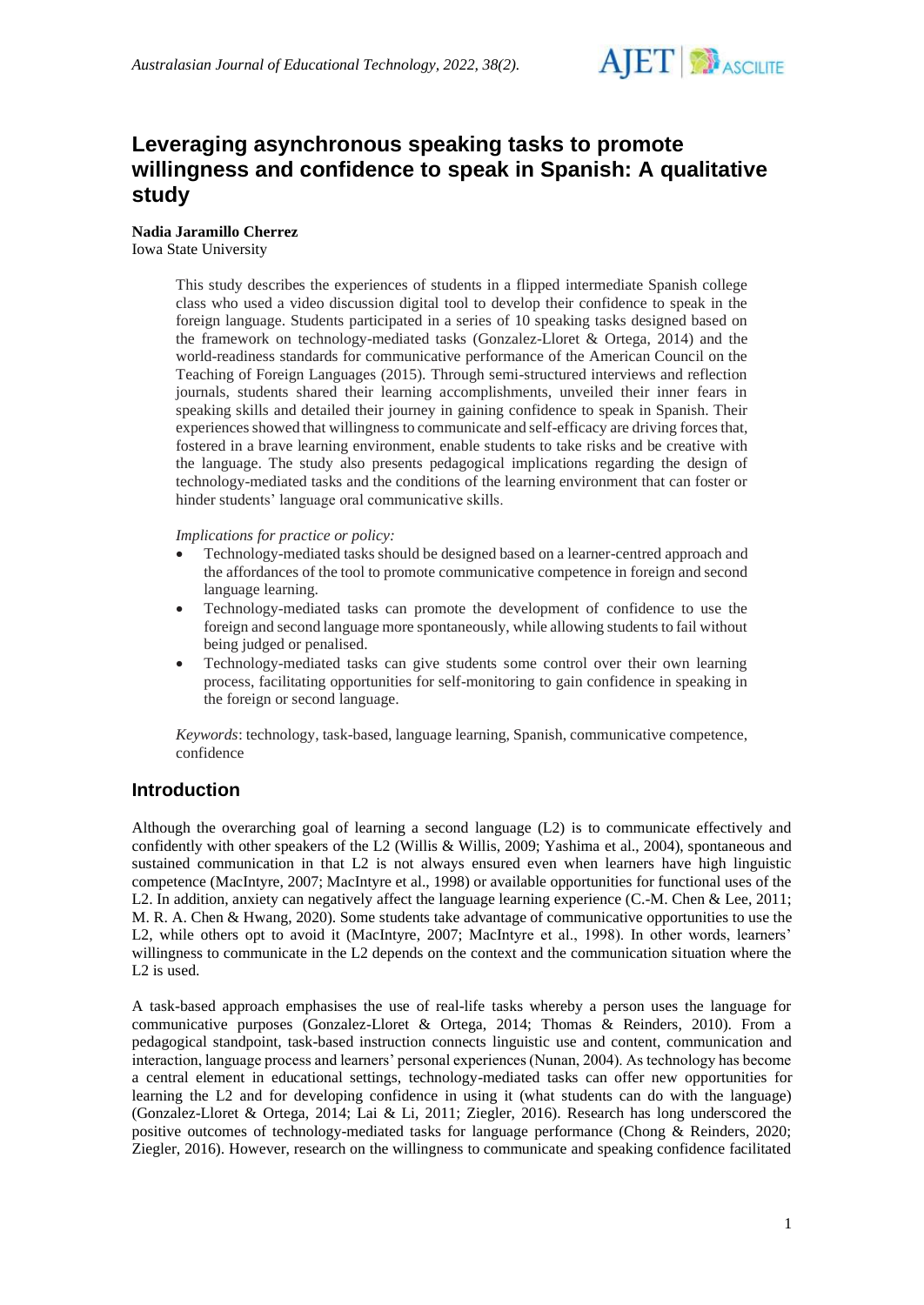

through asynchronous video tasks is under researched. In particular, research that unveils students' own stories in developing willingness and confidence in speaking is limited. Learning from students' experiences can help instructors situate themselves in their students' particular circumstances and gather in-depth understanding of their feelings and thoughts. This understanding can also guide instructors to design technology-mediated strategies with a more empathetic approach responsive to students' emotional needs.

This study investigated the experiences of college students in an intermediate flipped Spanish class. These students participated in a series of 10 asynchronous speaking tasks for developing confidence in speaking and willingness to communicate in Spanish.

#### **Willingness to communicate**

Willingness to communicate (WTC) was originally conceptualised in communication literature for first language use as the probability of engaging in communication when free to do so (McCroskey & Baer, 1985). McCroskey and Baer viewed WTC as a personality trait with focus on speaking, which relates to communication apprehension, communicative competence, self-esteem and introversion-extroversion. WTC in the L2 is the learner's "readiness to enter into discourse at a particular time with a specific person or persons, using an L2" (MacIntyre et al., 1998, p. 547). WTC interrelates potential influences on the L2 including enduring and situational aspects. MacIntyre et al. determined that the enduring influences are stable and long-term characteristics of the context or individual. Enduring factors include motivation, affective-cognitive context and societal and individual contexts. The motivational propensity to communicate is mostly an individual difference that can be influenced by interpersonal motivation, intergroup motivation and self-confidence in the L2 (MacIntyre et al., 1998; MacIntyre & Doucette, 2010). The first two constitute the affective and social variables of the act to communicate, while the latter involves the relationship between the speaker and the L2. Learners can feel motivated to learn an L2 and identify and affiliate with those in the L2 community (Dörnyei, 2010; Lu & Hsu, 2008; Peng, 2012; Yashima et al., 2004), but also display attitudes of wanting to have less contact with an L2 community and be part of it.

The situational aspects can vary in a given time and can be considered more transient and dependent on context. Situational factors relate to communicative opportunities to use the L2. This includes learners' control in the use of the language, their desire to communicate with a specific person and their communicative self-confidence. MacIntyre et al. (1998) argued that "the ultimate goal of the learning process should be to engender in language students the willingness to seek out communication opportunities and the willingness to communicate in them" (p. 547), implying that opportunity alone is not sufficient condition to display WTC. According to several scholars (MacIntyre et al., 1998; MacIntyre & Doucette, 2010; Pawlak et al., 2019), students may take the opportunity to use the L2 because presumably they feel confident in their knowledge of the language. They may also feel motivated by the context, content, perceived competence, lack of anxiety and interpersonal situation where the communication takes place. Additionally, Yashima et al. (2004) postulated that willingness to communicate is not sufficient condition to actually display communicative behavior. Other conditions, such the content of the tasks, can create L2 anxiety and possibly hinder students' willingness to speak it (C.-M. Chen & Lee, 2011; Valadi et al., 2015). Thus, some communicative situations may involve more confidence than others, especially in relation to prior experiences in using the L2.

Yashima et al. (2004) asserted that WTC is complex and involves interrelations among several factors such as motivation to learn the L2, self-confidence in L2 communication and international posture, which influence WTC and frequency of communication in the L2. In L2 instruction, "it is hoped that the students acquire the necessary skills and WTC to change the dynamism of interaction by themselves rather than leaving it to the empathy/control of partners in intercultural interactions" (Yashima et al., 2004, p. 122). Further, Yashima et al. posited that students learning an L2 might have several goals and needs when learning the language. Therefore, individual differences related to learners' intention, readiness and confidence to use the L2 seem to influence WTC.

#### **Technology-mediated tasks**

In the context of an L2 classroom, a pedagogical task can be defined as a piece of classwork that involves "learners in comprehending, manipulating, producing, or interacting in the target language while their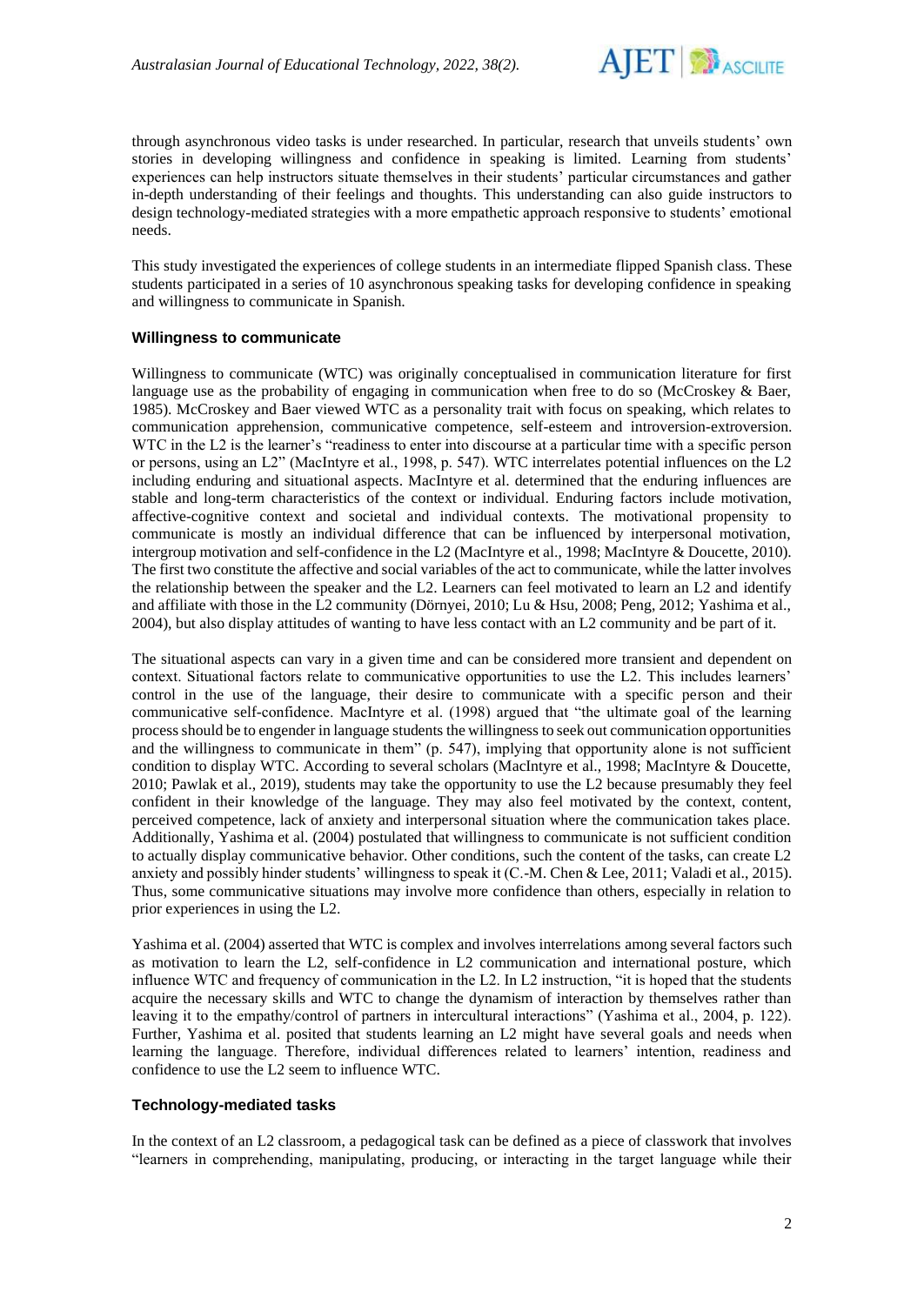

attention is focused on mobilizing their grammatical knowledge in order to express meaning, and in which the intention is to convey meaning rather to manipulate form" (Nunan, 2004, p. 4). While in the process of using the language for functional purposes, learners can build a repertoire of linguistic resources, which is presumed to induce explicit language knowledge (Ellis, 2005; Nunan, 2004; Skehan, 2003; Van den Branden, 2016) without neglecting the focus on linguistic form (Nunan, 2004; Samuda & Bygate, 2008; Thomas & Reinders, 2010). The use of technology-mediated tasks offers multiple advantages because these types of tasks can resemble realistic uses of the L2 that learners can encounter outside a formal learning environment (Godwin-Jones, 2011; Lai & Li 2011; Levy & Stockwell, 2006).

Research on technology-mediated tasks has investigated several aspects, including meaning-making with opportunities to focus on linguistic form (Hampel, 2010; Hauck & Youngs, 2008; Rosell-Aguilar, 2005; Wang, 2014), goal orientation and intercultural awareness (Hauck & Youngs, 2008), communication and negotiation of meaning (Smith, 2004), the development of communicative abilities (Chong & Reinders, 2020; Kirkgöz, 2011), the achievement of a linguistic objective (Stockwell, 2010), learner centredness (Brown Nielson, 2014) and the development of linguistic content and writing processes (Oskoz & Elola, 2016). Research on online chats, discussion platforms and gaming practices presents insights into the potential of digital technologies to promote not only language development but also to increase leaners' WTC in the L2 (Compton, 2004; Freiermuth & Jarrell, 2006; Lepore, 2014; Reinders & Wattana, 2014). Online chats have been found to be effective in increasing WTC, interaction (Freiermuth & Jarrell, 2006), oral participation (Compton, 2004; Yang et al., 2012) and language performance (Chuang et al., 2018). Discussion platforms (Kissau, et al., 2010; Lepore, 2014) have been used to investigate their impact on language learning and on WTC.

#### **Asynchronous discussion tasks**

Multimodal discussion platforms have shown to promote a highly interaction environment to engage learners in real-life tasks (Kent, 2017), interactive tasks (L. Lee, 2016) and WTC. For instance, Lepore (2014) conducted a study to foster pronunciation through audio discussions in the digital tool VoiceThread. Students who participated in these discussions not only improved their French pronunciation but also their WTC as a result of their participation and the feedback they received from the instructor and their selfevaluations.

Asynchronous video discussions allow students to record videos, monitor their language performance and correct any linguistic gaps (Hirotani & Lyddon, 2013). In these types of discussions, students can also use gestures and personalise their responses (Griffiths & Graham, 2009) facilitating self-awareness. For example, Hirotani and Lyddon investigated Japanese and English learners' L2 self-introductions and awareness-raising through the use of asynchronous video recordings. Their L2 speaking production resembled a modified discourse structure based on each other's models of oral production. Students found the option to record video beneficial as they could self-monitor their use of language. The results suggest that asynchronous video tasks can help develop presentation and interpretive skills.

Although research shows the language benefits as well as the perceived increase in WTC, little is known from students' own account of what the experience is like while they cope with language and technologymediated tasks to build their confidence and willingness to speak more spontaneously. In view of this gap in the research, the present study examined these experiences as a crucial step to inform the design, implementation and evaluation of asynchronous speaking tasks.

### **Methodology**

#### **Qualitative research design**

This study is part of a larger research project conducted during the first semester of 2018 at a university in the United States of America that investigated the impact of technology-mediated tasks on WTC and oral communicative performance in a flipped intermediate Spanish class. This article presents the qualitative findings investigating students' perceptions, beliefs and experiences while they participated in tasks mediated through an asynchronous video discussion platform. The study complied with the required ethical standards of the university and a research proposal was submitted prior to conducting the study. The Institutional Review Board approved the research study (IRB #15-598 – 12/12/2017).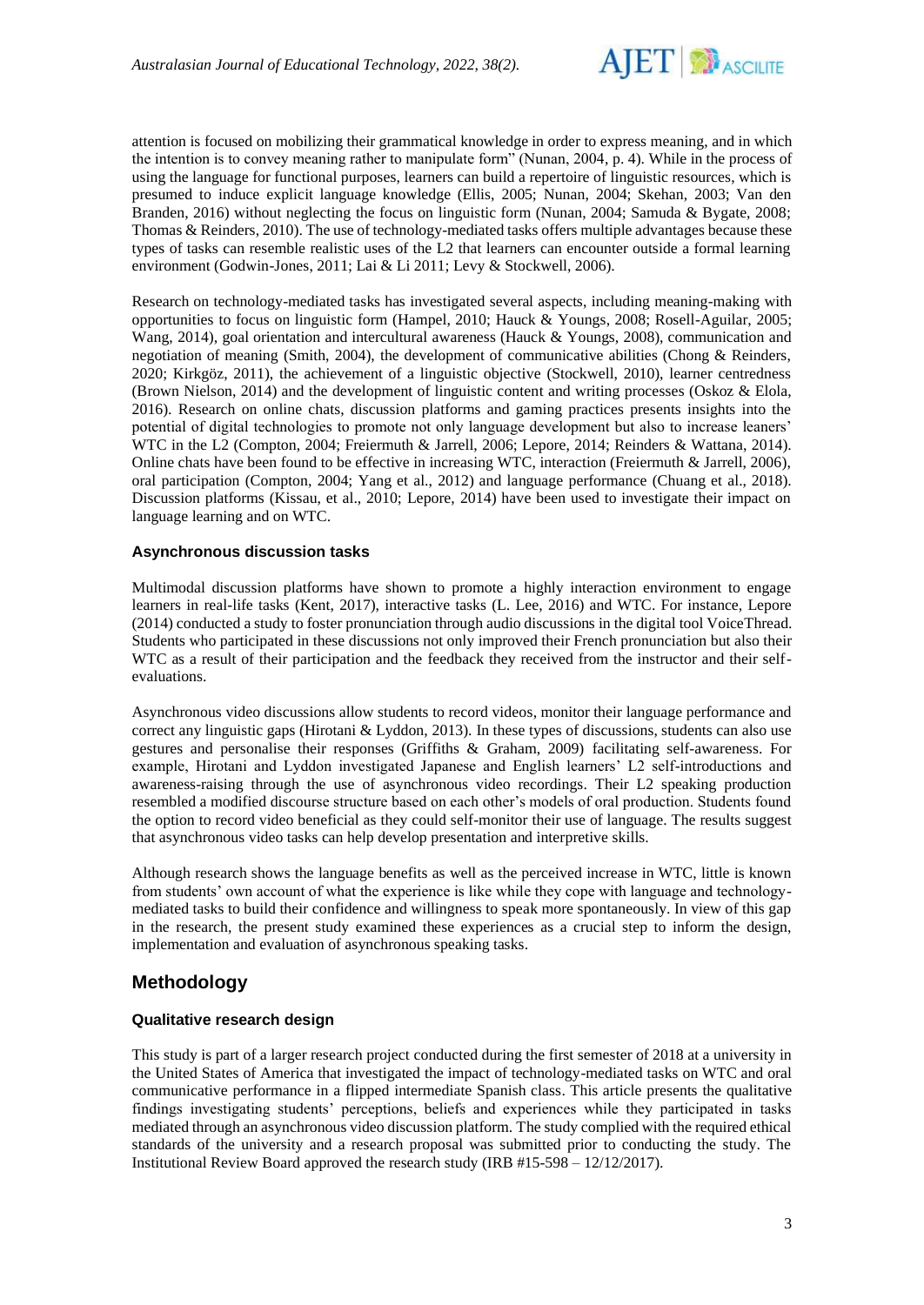

## **Participants**

The participants in this study were 28 students enrolled in a flipped fourth-year Spanish class. The majority of students identified as female (*n* = 21, 75%). Most students had studied Spanish for more than 3 years (*n*  $= 25, 89\%$ ) and had not lived in a Spanish-speaking country ( $n = 26, 93\%$ ).

#### **Development of technology-mediated tasks**

I assisted the course instructor in the design of six pedagogical tasks based on Eddy (2014) and the American Council for the Teaching of Foreign Languages (2015) world-readiness standards and performance guidelines for the interpretive and presentational communication areas. These areas emphasise individual practice and reinforce the processes of understanding, interpreting, and presenting concepts and ideas related to familiar contexts and daily life topics. The topics in the textbook were used to guide the design of the technology-mediated tasks (Table 1). The tasks required students to respond to specific speaking prompts that aimed to engage them in the practical use of spoken Spanish, utilising grammatical structures and vocabulary related to each corresponding chapter or other linguistic resources to help them accomplish the task.

Table 1

| <b>Flipgrid</b> topic | <b>Task prompts</b>                                          | <b>Topic resource</b> |
|-----------------------|--------------------------------------------------------------|-----------------------|
| Hablemos del          | Compara y contrasta un aspecto cultural entre un país de     | Visual input          |
| Capitulo 7            | habla española y tu propio país [Compare and contrast one    |                       |
|                       | cultural aspect between a Spanish-speaking country and       |                       |
|                       | your own country.]                                           |                       |
| Hablemos del          | Describe que haces para proteger el medio ambiente.          | Visual and            |
| Capitulo 8            | Menciona tres cosas que deberías hacer para proteger el      | video input           |
|                       | medio ambiente pero que no las haces (lo suficiente)         |                       |
|                       | [Describe what you do to protect the environment, and        |                       |
|                       | mention three things you should do to protect the            |                       |
|                       | environment but don't do (or don't do enough).]              |                       |
| Hablemos del          | Describe cuál crees que es el aspecto más importante         | Visual input and      |
| Capitulo 9            | relacionado a derechos humanos/derechos civiles en los       | web resources         |
|                       | Estados Unidos y en países hispano-hablantes actualmente.    |                       |
|                       | Explica: ¿qué se debería hacer sobre estos aspectos.         |                       |
|                       | [Describe what you think is the most important issue related |                       |
|                       | to civil rights and human rights in the United States and    |                       |
|                       | Spanish-speaking countries today and explain what should     |                       |
|                       | be done about it. Explore the website as a resource.]        |                       |
| Hablemos del          | Imagina que tu puedes participar en un evento histórico.     | Visual and            |
| Capitulo 10           | Describe cuándo tu visitarías ese evento y qué harías,       | video input           |
|                       | también explica por qué este evento es importante para ti.   |                       |
|                       | (Mira el video para referencia). [Imagine you could          |                       |
|                       | participate in an historic event. Describe when you would    |                       |
|                       | visit and what you would do, as well as why this event is    |                       |
|                       | important to you. (Watch the video as reference).]           |                       |
| Hablemos del          | Escucha la conversación en el video y responde a la          | Input from a          |
| Capitulo 11           | pregunta al final. [Watch the video and listen for the       | stage                 |
|                       | question at the end]. Here is the question prompt: Imagine   | conversation          |
|                       | that your Spanish professor suddenly disappeared. [What do   |                       |
|                       | you think would have happened to them and what               |                       |
|                       | consequences would it have for you and the class?]           |                       |
| Hablemos del          | Imagina que tienes el poder para cambiar un aspecto en tu    | Visual input          |
| Capitulo 12           | vida, ¿qué cambiarías y por qué? Explica tantos detalles     |                       |
|                       | como puedas. [Imagine you have the power to change one       |                       |
|                       | aspect in your life. What would you change and why?          |                       |
|                       | Explain as many details as possible.]                        |                       |

*Topics in the textbook used to design the technology-mediated tasks*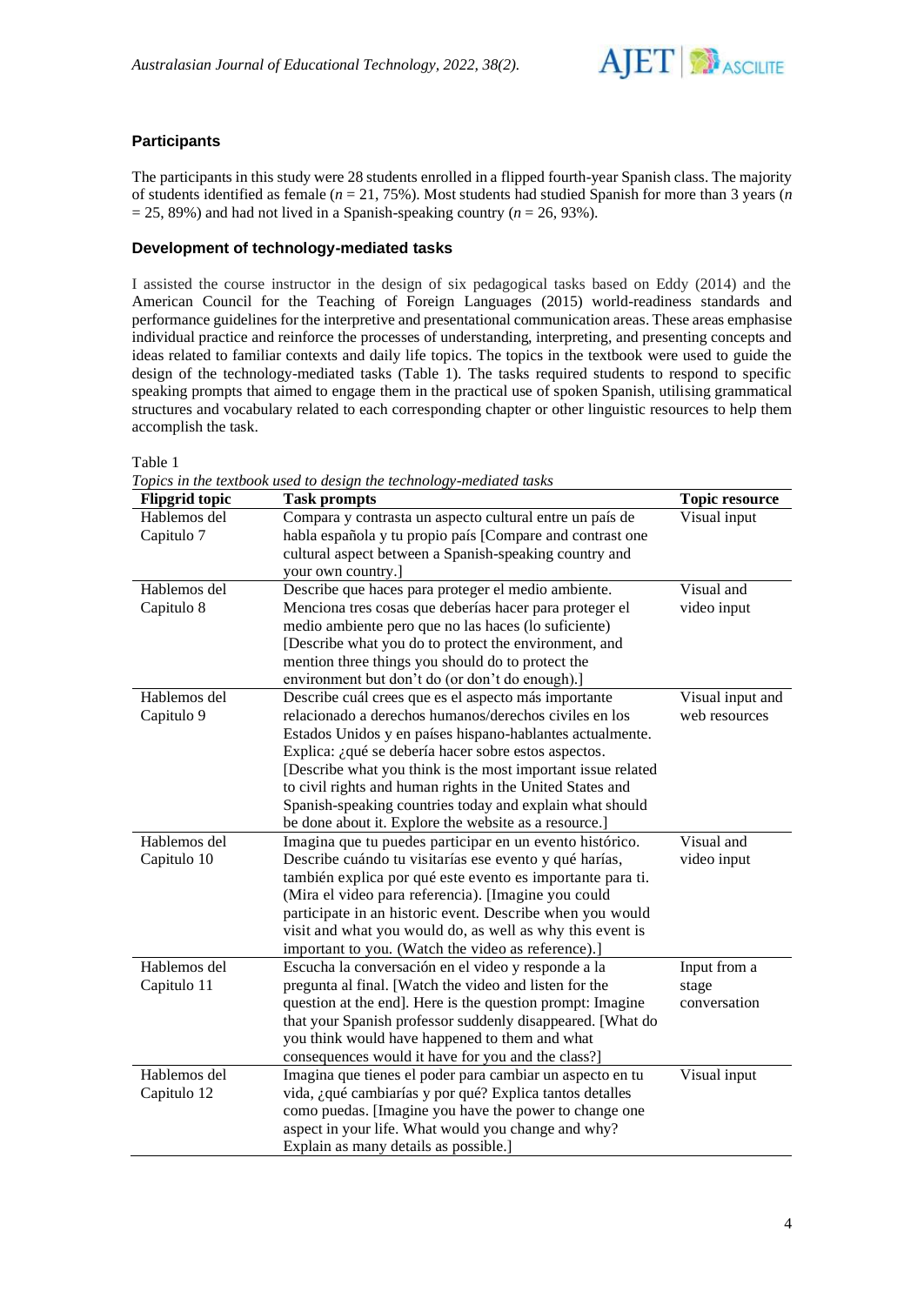

The tasks were implemented in the video discussion platform Flipgrid. Its affordances, in particular ease of use, multimodality, personalisation, self-assessment and custom feedback, were aligned to the design of the technology-mediated oral tasks. Ease of use can engage learners in oral interactions supported by video, which enhances body language, facial expressions and paralinguistic cues. The simple intuitive navigation, use and layout can drive learners to focus on the language use rather than on troubleshooting technical problems (Liou, 2012; Zou et al., 2015), especially when the tool is new to learners. The multimodality nature of Flipgrid is more appealing to L2 instruction as it combines audio and video, offering "face time with faculty and peers … necessary for students to feel included and integrated into the academic environment" (Allen, 2006, p. 123). The availability of Flipgrid in multiple devices facilitates the frequency of communication and interaction in the L2, an important factor in WTC and actual use of the L2. Learners can record their video postings from a computer or mobile device. Flipgrid can also allow personalisation of postings by adding titles and using emoticons and animated images to increase engagement. Finally, Flipgrid affords learners the option to self-assess and have some control over their performance prior to posting the recordings, thus, creating awareness in students of their learning process. It allows them to develop their own agency as it gives them the control over the output – an aspect that is critical for development of agency and autonomy (McLoughlin & Lee, 2010).

#### **Data collection instruments**

The data for this study was collected in the January 2018 – May 2018 academic semester. The study used multiple means for collecting students' experiences including self-reflections, a midterm open-ended survey and focus group interviews. First, the self-reflections gathered details on how students made sense and meaning of their participation and navigation throughout the tasks and the inherent complexities of the experience (Coulson & Harvey, 2012). The written reflections were delivered alongside the Flipgrid tasks, one per chapter, to capture students' thoughts and feelings (inward and outward looking) as well as their actions (backward and forward looking). Each reflection was individual, and the questions were related to aspects of the experience that could not be easily observed such as students' reactions, feelings, confidence level and challenges (Maxwell, 2012; Patton, 2005). The self-reflections were delivered through the Qualtrics online survey platform. Second, the midterm open-ended survey gathered students' insights from their participation in the technology-mediated tasks at a midpoint and helped adjust the tasks when possible without impacting the outcomes of the study. For example, instructions and deadlines for completion of the tasks were provided more explicitly through weekly reminders and an updated version of the schedule. Finally, the focus group interviews collected learners' overall perceptions and experiences within the socially constructed context of students' participation in the Flipgrid tasks (Merriam, 2009; Patton, 2005). A semi-structured interview protocol included questions that elicited students' reflections and considerations for communicating and participating in the technology-mediated tasks. The interview protocol had three main overarching areas of inquiry: overall understanding of the course goals, perceived speaking skills and experience within the Flipgrid tasks.

#### **Procedure**

Students completed all the technology-mediated tasks outside of class. These tasks were included in the schedule of classes but were not part of the course grade. Participation in the tasks was offered as an extra credit opportunity with specific due dates. Each task had different levels of complexity (e.g., description of familiar topics, comments on social issues, comparing information, narrate events), autonomy (e.g., impromptu speaking, evaluating progress of learning) and novelty (e.g., up-to-date topics related to social, educational or cultural issues, use the language beyond the classroom) (Eddy, 2014).

After students posted their video responses to the prompt in the Flipgrid task, they completed a written selfreflection for each task throughout the 15-week term. The midterm survey was a paper-based short questionnaire administered in the classroom in Week 8. Finally, students were invited to participate in the focus group interviews during Week 15. Two interview schedules were planned for students who agreed to participate  $(n = 13, 46%)$  to conveniently select which time and day they would join the focus group interviews. The interview questions were piloted with the non-study participants to ensure the clarity of the questions. These interviews were audio-recorded.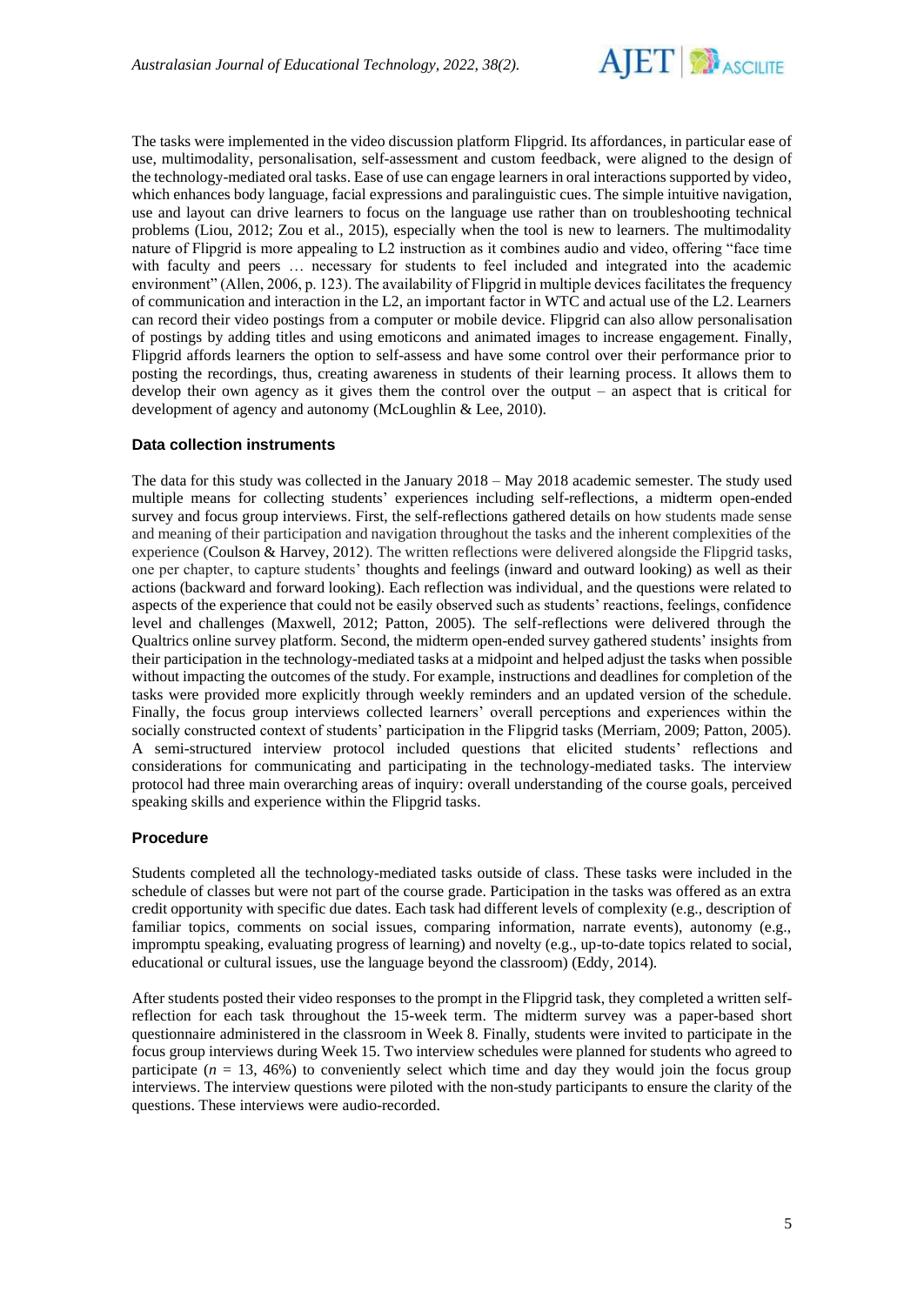

### **Data analysis**

I used an iterative content analysis to examine learners' experiences during the technology-mediated speaking tasks, which included exploration, memos, coding, description and themes (Creswell, 2012). Following Saldaña's (2016) eclectic method of data analysis, a compatible set of coding methods were employed in the first and second cycles of data analysis. To analyse the task I used NVivo (v. 11.4.2). It involved initial question-based coding to gather a sense of the data, help formulate the questions in the upcoming reflections and create notes for future reference (Saldaña, 2016), followed by a second thorough reading of all data to generate phrases or concepts related to the topic of inquiry. Then, structural coding analysis was performed for the focus group interviews by segmenting the data to combine a question-based analysis to code preliminary topics and examine any similarities and differences in the segments. In this combined analysis, I coded sentence by sentence, searched for participants' actions as well as expressions of feelings and reflective thoughts and identified potential conceptual ideas that could group the codes together. Next, I coded the existing codes into more meaningful and analytical categories that exemplify the major themes and reduce any overlapping or redundant codes. The multiple sources of data used in the study helped to develop a more compressive understanding of the learners' experiences and triangulate the findings.

# **Findings**

The findings of this qualitative study showed five major themes in students' experiences in the technologymediated tasks: (a) communicative performance opportunities, (b) language learning experience, (c) feelings and perceptions, (d) language performance barriers, and (e) experience using the Flipgrid tool. Table 2 presents a summary of the themes and description of categories.

|                                 | Five major themes and description of categories in students' experiences in the technology-mediated tasks |
|---------------------------------|-----------------------------------------------------------------------------------------------------------|
| Themes                          | <b>Description of categories</b>                                                                          |
| Communicative performance       | Understanding flow of conversational style                                                                |
| opportunities                   | Extending language practice                                                                               |
|                                 | Self-monitoring                                                                                           |
| Language learning experience    | Practice-oriented use of language                                                                         |
|                                 | Beneficial for speaking, perspectives and boosting                                                        |
|                                 | confidence                                                                                                |
| Feelings and perceptions        | Satisfaction with scope of responses                                                                      |
|                                 | Confidence in oral skills and language use                                                                |
|                                 | Maintaining focus on topic                                                                                |
|                                 | Elaboration in answers                                                                                    |
| Language performance barriers   | Unfamiliarity with content                                                                                |
|                                 | Challenges in spoken performance                                                                          |
|                                 | Anxiety and nervousness                                                                                   |
| <b>Experience with Flipgrid</b> | Ease of use                                                                                               |
|                                 | Flexibility                                                                                               |
|                                 | Safe environment                                                                                          |

Table 2

#### **Communicative performance opportunities**

Students mentioned that their speaking was faster while creating responses, leading them to perceive a more spontaneous and fluent oral language production. This is illustrated by a student's comment that "it's good to speak off command and not have much to think about your answer before you say it because it makes me feel more fluent" (Student #1). Another student wrote, "I spoke spontaneously with a couple of notes, and I got my message across clearly" (Student #9). The perceived immersion in a pseudo-conversational style is illustrated in the comment, "[Flipgrid task] helped me practice thinking of conversational sentences rather than responses to questions" (Student #10). Some students also mentioned that the tasks facilitated the flow of speaking when ideas seemed to become disconnected, for example: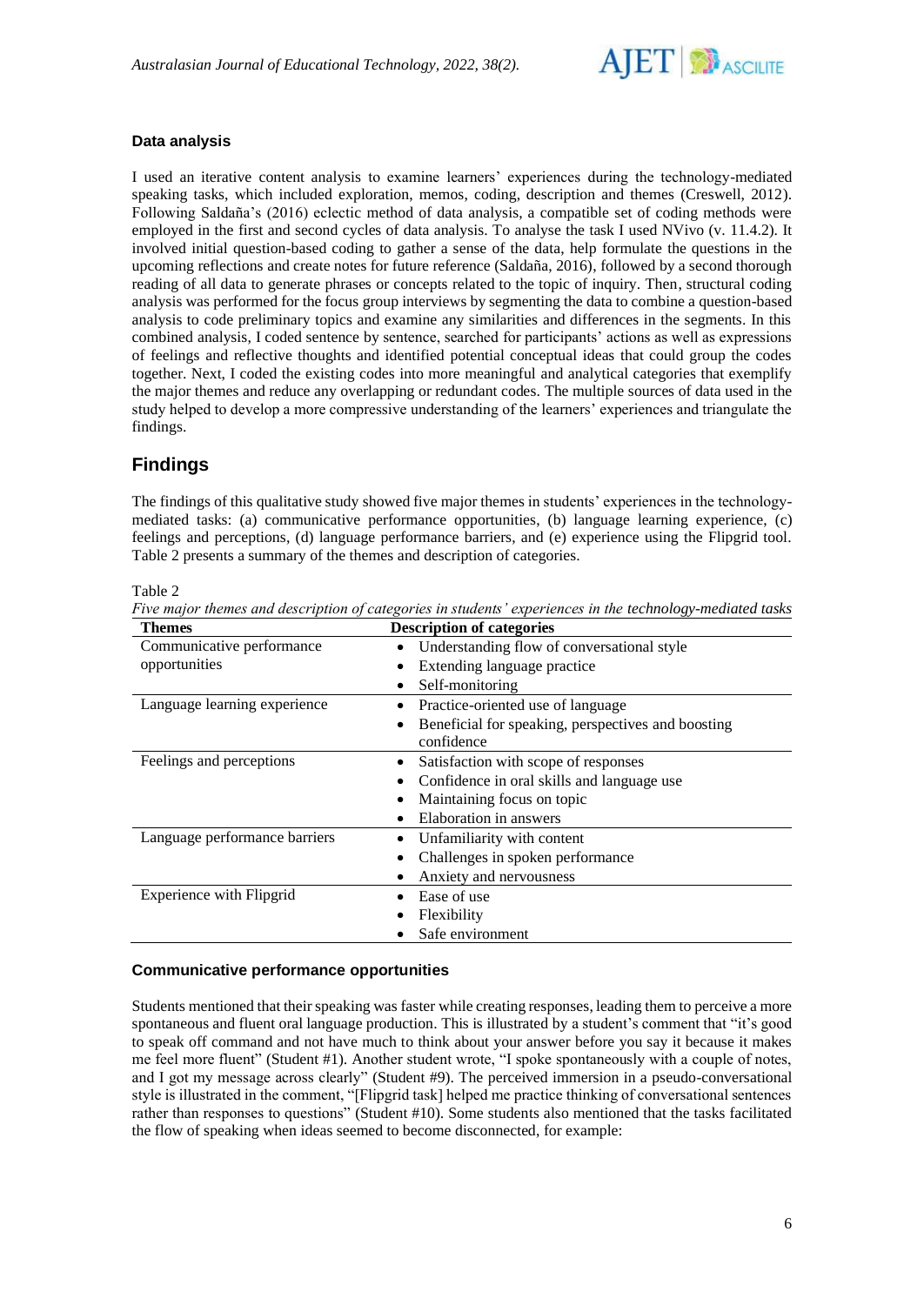

[Flipgrid task] helps when you're speaking, and then you say a couple of things and then you've said enough where you can't really, change what you're going to say in Spanish and you kind of just have to figure out how to finish it. (Student #5)

Although the technology-mediated tasks afforded the practice of spontaneous speaking, students acknowledged that at the beginning they needed to prepare notes prior to completing the tasks. However, later on the notes were no longer needed. For example, a student mentioned that at the beginning:

I wrote just small notes about things that I could talk about [in Flipgrid], but as I went on, I feel like I gained more confidence and didn't have to write those notes, and just like read the questions, and then just kind of came up with what I wanted to say and then just said that. (Student #3)

Students perceived that the tasks allowed them the opportunity for extended practice of their speaking skills. A student commented that she felt good because she "got in some extra speaking to help in my learning" (Student #4). In addition, a student wrote that "[Flipgrid tasks were] a good way to learn Spanish better and practice [Spanish] speaking skills more" (Student #13). Another student shared that he developed "ways to speak about certain topics on the spot" (Student #10). It was also mentioned that the Flipgrid tasks afforded performance monitoring since the affordances of the tool "helped to see and hear myself speak and to know what I can do better" (Student #10). This is supported by another student, who said that "you could actually record yourself and could see a video so that you can, kind of like, correct yourself when you saw it" (Student #7).

#### **Language learning experience**

The technology-mediated tasks furthered students' learning of Spanish by implicitly guiding the integration of the vocabulary studied in class and more complex grammar structures into their speaking. Correspondingly, their speaking confidence boosted and allowed some level of language creativity. For instance, a student said he "tried to use different tenses and vocabulary" (Student #4), while another student shared that "I added some humor, which allowed me to play with the sentence structure" (Student #8). Even further, a student mentioned that using grammar and vocabulary correctly along with enough details helped her "to demonstrate what I was trying to discuss" (Student #5). Students also believed that the Flipgrid tasks served as opportunities to take risks in using uncommon and new vocabulary as well as new grammar tenses. As one student commented, "[Flipgrid tasks] helped me practice vocabulary I may have not used otherwise" (Student #13), pushing students to breakthrough their thinking and perspectives on the topic and their current range of vocabulary, such as when the topics of human rights and politics were discussed in the tasks. In addition, students perceived a boost in their confidence in using Spanish. A student believed that he did not have to "worry about my speaking being perfect, … I am able to relax and think, which makes my speaking more accurate" (Student #7). The focus on using accurate use of the language was prominent in students' accounts of their experience. For example, a student shared that although he liked that he "can speak freely with no mistakes" he will try to use "better grammar" in the next Flipgrid task (Student #6).

Students' reflections also highlighted their perceived confidence in speaking more freely. A student said that "I tried and used what I know and stuff and make mistakes, so it was nice that, like, you were just, kind of, speaking to yourself and, kind of, thinking things through in your head" (Student #2). The extended practice that Flipgrid tasks provided seemed to have aided in students' gaining confidence to speak in Spanish, as one student pointed out, the tasks "just make you more confident because you're just getting practice" (Student #1).

#### **Feelings and perceptions**

While completing the Flipgrid tasks, students not only had the time to reflect on their learning process, but they also became aware of their feelings. The vast majority of students shared that they felt good after completing the tasks for multiple reasons, including "It's a low-stress way of practicing Spanish" (Student #7), "[it] allowed me enough time to complete the task" (Student #2) and "I can answer the questions and carry out a conversation" (Student #10). Students' reflections also showed that the feelings of satisfaction were accompanied with self-perceptions of confidence in the language abilities and instances of struggles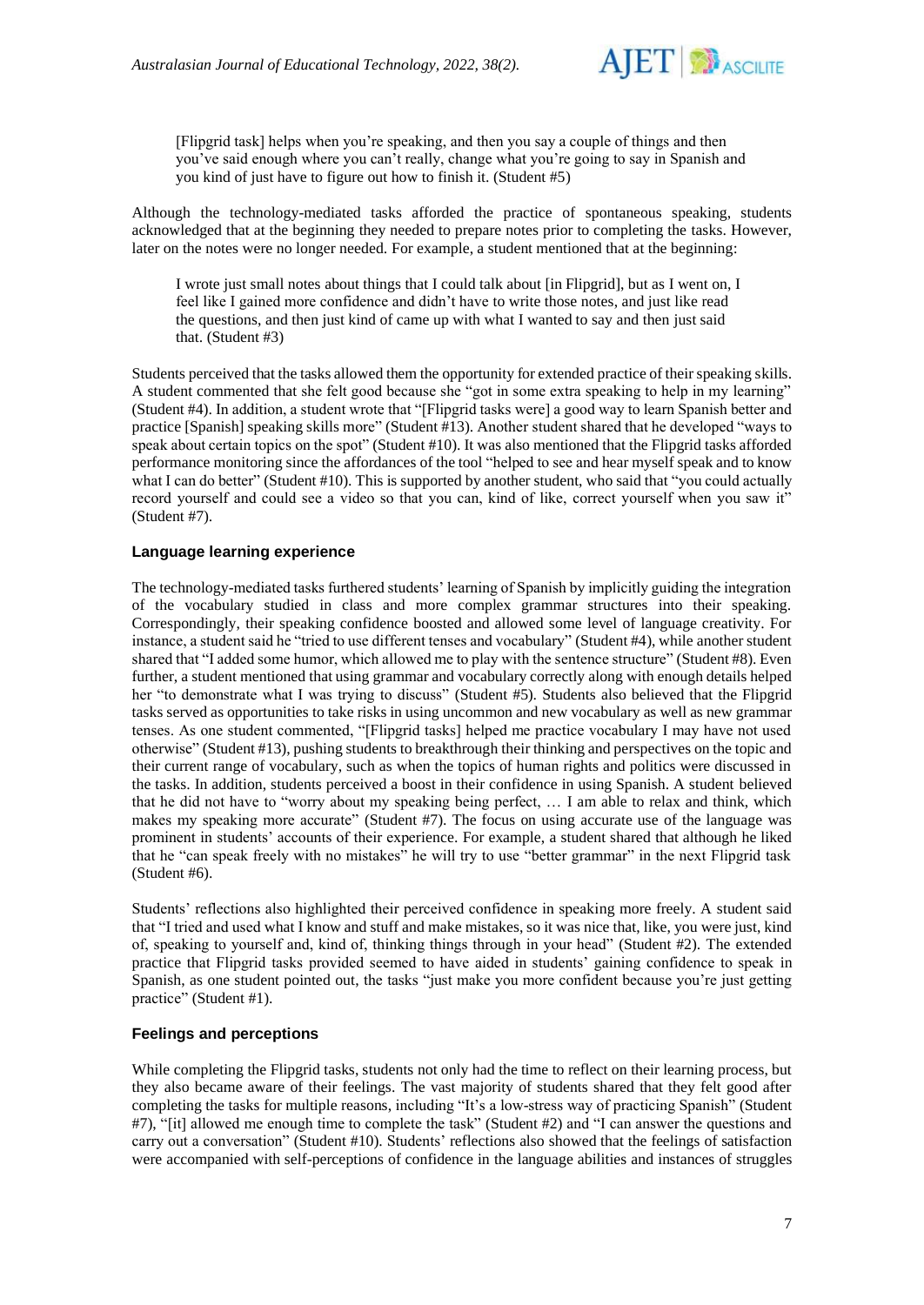

with language use and accuracy. This can be illustrated by a comment from a student who shared that "I feel like my Spanish communication skills are getting better. Next time I will try and make it longer" (Student #11). Another student reflected that, "I find it satisfying that I could discuss in depth about a topic, but I felt like I stumbled on finding the correct Spanish words many times" (Student #3).

#### **Language performance barriers**

Students reported barriers related to their unfamiliarity with the content of some of the tasks, challenges in language accuracy and feelings of nervousness and anxiety. Several students mentioned the difficulty of elaborating answers because of their limited knowledge on more complex topics. A student commented that "it's tougher to create intellectual ideas for certain topics that I do not know that much about, or do not have enough vocabulary to give" (Student #13). Interestingly, the findings showed some frustration due to the lack of ideas and sufficient vocabulary or because the topics were "irrelevant to everyday conversation" (Student #5).

The results also highlight communicative barriers for language accuracy. A recurrent line of thought in students' comments showed their struggle with "talking for a longer amount of time" (Student #11) or "without thinking of a general outline in my head first" (Student #12). One student shared that her worries were about "[conjugating] verbs correctly spontaneously" (Student #5), while another student kept thinking that through his participation in the Flipgrid tasks, he realised "how much I still stumble to use the right tenses" (Student #11). In addition, a student shared that he was frustrated "because I was getting stuck a little and pronounced things slowly" (Student #6).

### **Experience with Flipgrid**

Several students indicated that Flipgrid was easy to use and manage, allowing them to "speak in a comfortable and relaxed environment" (Student #10). The technology application facilitated the recording of answers multiple times allowing students to watch their videos and "be able to tell what I did right and what I need to work on more" (Student #7). In addition, a student said that he "felt like I could just click like three buttons and [the response] would be uploaded. I mean like you could play around with it" (Student #8). Another student commented on the convenience of using the application in a mobile device because "I didn't have to sit down and be like oh it's time, I would be like pull out my phone quick and record myself in Spanish and go along with the rest of my work" (Student #9).

# **Discussion**

In varying degrees, the technology-mediated tasks facilitated speaking practice environment which, according to students, was flexible, free from judgement and offered self-evaluation. This has implications for the task design, the instructional approach, the learning environment and the technology tools.

First, the findings in this study revealed high levels of students' willingness to communicate and confidence in speaking in Spanish. These perceptions are evidenced by students' reports on their increased ability, confidence and frequency to use Spanish in more spontaneously, flexibly and free from judgement. Participants' comments revealed a gradual growth in the actual speaking behavior through the continuous participation in the Flipgrid tasks, and more precisely, about their increased confidence in speaking spontaneously, the integration of more complex grammar and vocabulary in their speaking, all within a flexible and joyful environment. Students' perceptions of growth in their oral production was manifested in their account of being able to accomplish the communicative tasks. Specifically, as students pointed out, their ability to interpret and present information in a sustained oral format with enough confidence, they acknowledged their concerns about accuracy. Students initially worried about their language production lacking correct or perfect grammar.

Second, the technology-mediated tasks allowed students more frequent opportunities to develop their readiness and inclination to speak in Spanish. A plausible explanation of the increased perceptions of their WTC and increased confidence for spontaneous speaking pointed to the implementation of the technologymediated tasks facilitated by the affordances of the digital tool. These tasks offered students an opportunity to speak when they were ready to do so and steadily become more confident in the use of the language. The technology platform provided them with a space to feel safe and brave – a learning environment where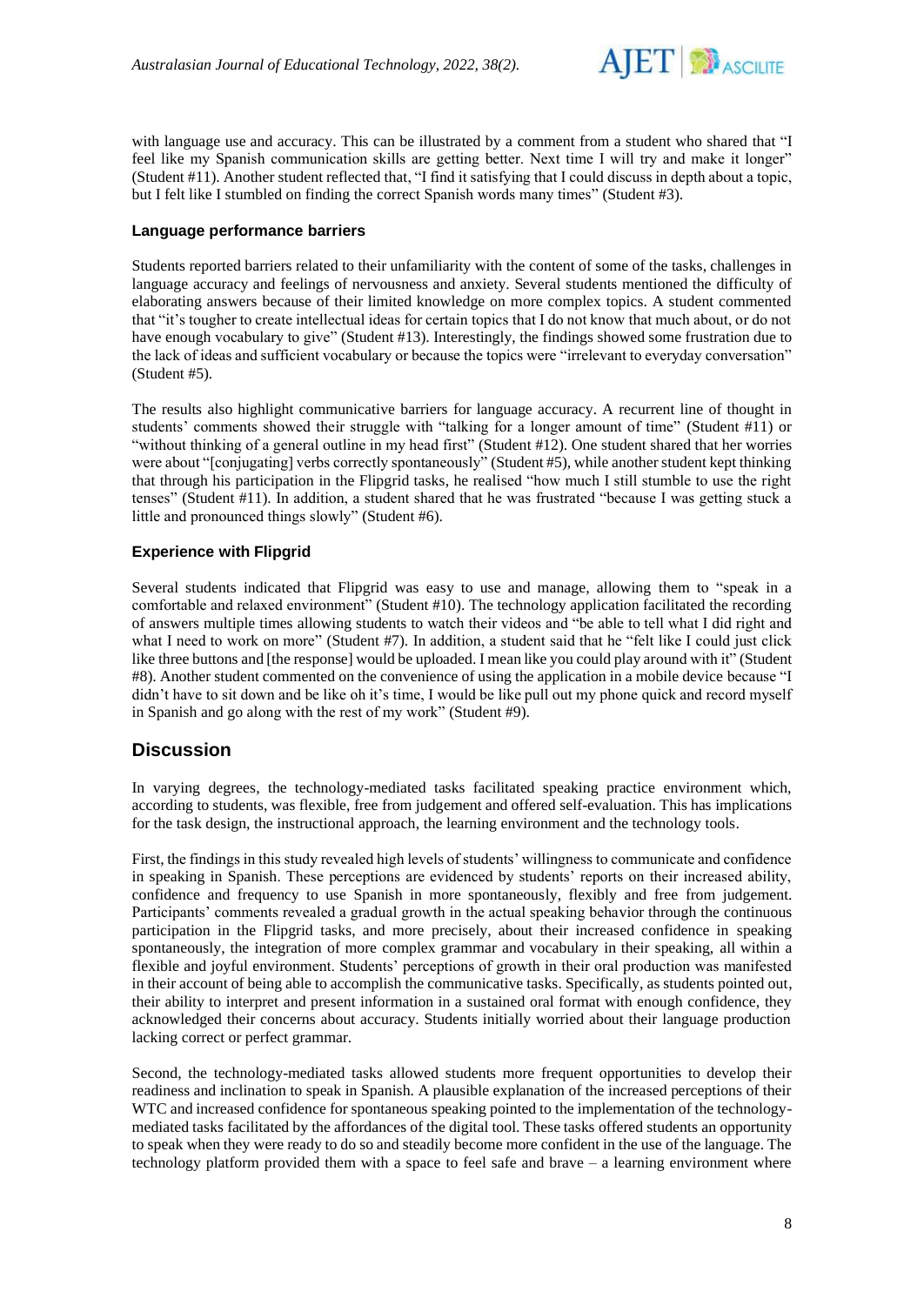

making mistakes was normalised as a key part of the learning process instead of being penalised or judged for linguistic inaccuracies. The tool offered an out-of-classroom space to practise speaking in a joyful way where students had the opportunity to play with language and have greater engagement in their own learning process. The tool also facilitated a space where students had alternatives to rehearse and master the interpretive and presentational communicative goals (American Council for the Teaching of Foreign Languages, 2015), as well as to self-assess their own speaking performance until they were satisfied with their oral production.

Third, students' comments on the Flipgrid environment showed that their willingness to communicate and communicative performance seemed to be determined by the pressure (or lack thereof) of affective as well as linguistic factors. Because the tasks opened a space for students to post their responses asynchronously without having others seeing the posts in real-time, it appears to have lessened students' anxiety. As students themselves mentioned, there was no one to judge or criticise their speaking in real time, promoting fast thinking and speaking on-the-fly rather than perfecting their responses. This finding relates to studies that have used computer-mediated communication to enhance speaking practice, suggesting that the use of video is helpful for practising the language and that re-recording facilitates deeper learning (Lys, 2013) and promoting learning in more joyful ways (J. S. Lee & Lee, 2020). The findings reveal how students exteriorised their feelings and thoughts of the experience; presumably perceiving themselves more confident and competent in Spanish as they steadily moved from using notes to aid their speaking to actual spontaneous speaking in the technology-mediated tasks. In addition, the digital platform Flipgrid allowed them to have some control over their speaking output, thus promoting their agency and confidence to use Spanish in more spontaneous ways.

Notwithstanding, students also reported language barriers related to the content of the tasks, language accuracy and anxiety. This finding is in line with other studies that reported connections between language performance and anxiety (C.-M. Chen & Lee, 2011; Liu, 2012). It is clear that students' fear of being embarrassed, making mistakes and being judged in their language skills prevails as a potential barrier for communicating in Spanish. The findings might indicate that the more anxious and nervous students feel, the less likely they are to want to communicate. This anxiety decreased as students felt more comfortable and confident with speaking in a more spontaneous way, as well as altered their own approach to speaking. In addition, presumably students' unfamiliarity with the topics as a major barrier to produce language might prevent them from elaborating ideas and communicating more substantially in the target language. Students' limited knowledge on some of the topics in their own language might have also prevented them from sharing and elaborating on ideas (C.-M. Chen & Lee, 2011).

#### **Implications for designing technology-mediated tasks**

When Gonzalez-Lloret and Ortega (2014) spoke of the integration of technology and tasks to truly respond to task-based language teaching and to the "transformative nature of new technologies" (p. 5), they had already recognised the non-neutrality of technology in learning and language use. This research study builds on the task-based learning and teaching framework by suggesting a structured and mutually informative design approach for technology-mediated tasks. This approach might serve as the place to start connecting instructional design with language teaching, technology and pedagogical tasks to maximise language learning and creativity while minimising language barriers, including fear of failure and embarrassment.

The approach to design technology-mediated tasks suggested in this study was to re-envision the design, development and evaluation of these tasks with a more student-driven experience. This suggests that teachers, educators and researchers alike need to centre the task design on students' affective as well as language needs to create a learning space that supports taking risks, being creative with the language and making mistakes as part of the learning process. This approach to task design can lead to creating activities that give students an approximation of the interactions and communications they will encounter outside the classroom (Bygate, 2016; Nunan, 2004; Van den Branden, 2016). Yet, task design should also provide learners with opportunities to focus on their own learning process not solely on the product. The technology-mediated task design approach can be realisable across language levels. It requires theoretical and practical knowledge of language learning and teaching, as well as the skills to treat technology critically. This design approach includes focal points at the intersection of learner, task and technology.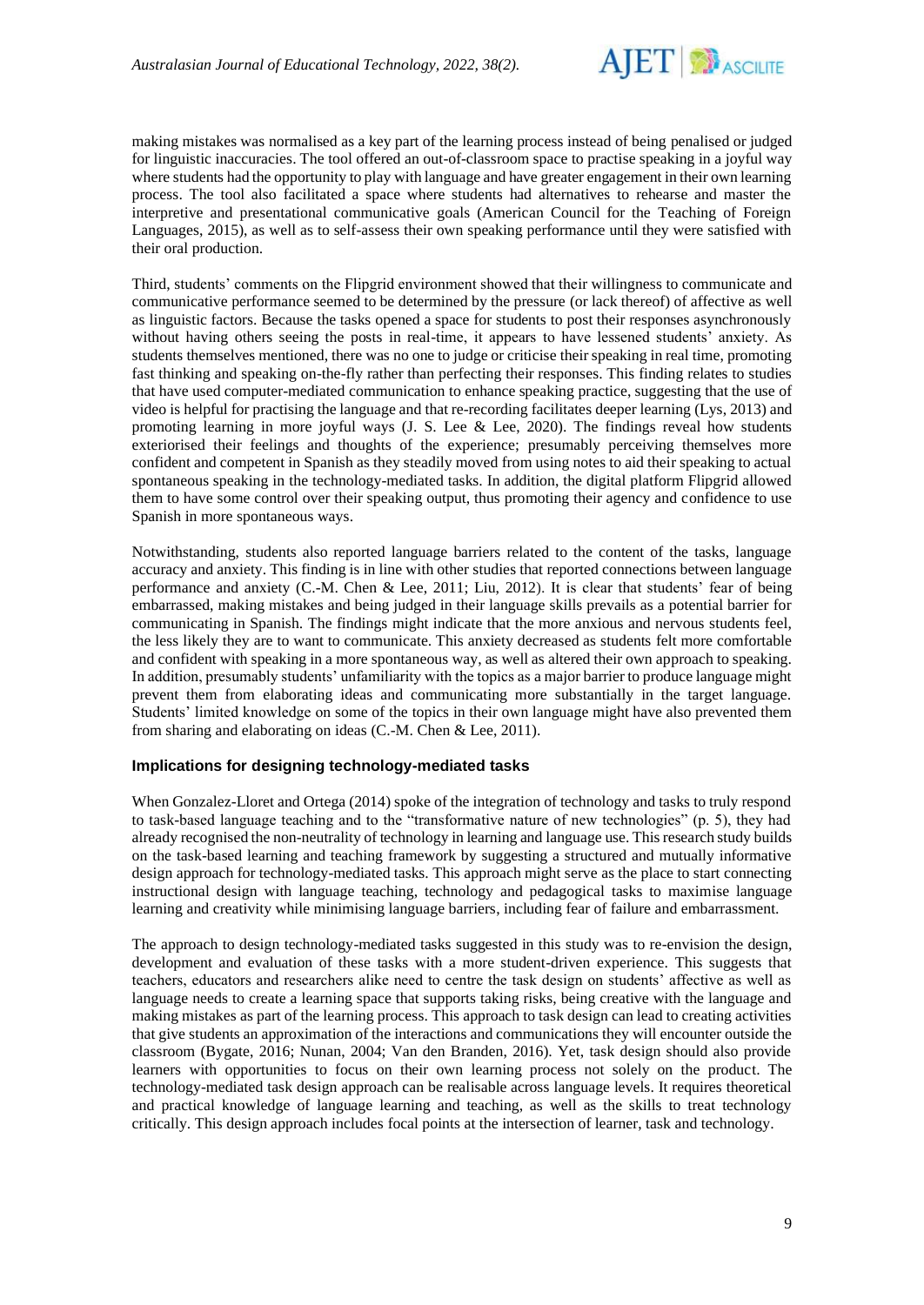

#### **The learner, the task and the technology**

It is critical to the design of the tasks to empathise with students, especially when they are expected to communicate in speaking. Research has shown that speaking inherently brings about higher levels of anxiety for students (C.-M. Chen & Lee, 2011; M. R. A. Chen & Hwang, 2020); thus, a proactive action to minimise it would likely help students focus on using the language for communication. Understanding that learning a language is a context and situated process mediated by the learner can guide the design to keep the affective, language and communicative needs at the center of the task-based learning process.

Task-learner interaction refers to the nature of the language performance expected from the students. Instructors should utilise pedagogical strategies to balance the communicative nature of the tasks with systems of support for language forms (Bygate, 2016; Skehan, 2003). In designing pedagogical tasks, instructors should consider the task demands, including complexity, communicative goal, accuracy, fluency and cognitive load. As these aspects intersect at different stages of language development and performance, effective tasks will find a balance to match the learner's developmental level (Ellis, 2005). The choice of tasks will influence learners' performance and will have implications for accuracy and fluency over time (Bygate, 2016; Skehan, 2003). Therefore, in the context of the tasks with which learners interact, there needs to be an opportunity that while learners engage in meaning-centred activities and focus on form, they use the L2 in creative ways that normalise making mistakes as a critical factor in language learning instead of seeking to become a perfect speaker of the L2.

Finally, at the learner, task and technology interaction, it is important to consider how learners will access the technology, how they will likely interpret the tasks and what skills besides language they will need to address the demands of the tasks. This interaction should reflect the change that is intended for technology to offer ways to transform learning (Kenning, 2007; Laurillard, 2008) and language learning in particular with the appropriate support. In this interaction stage, learners' language level, types of tasks and technology affordances converge leading to increased but more complex opportunities for interlanguage development.

In a communicative approach, students are expected to interact and communicate with others and use the language they are learning inside and outside the classroom. Because computer-assisted language learning can focus on individual and collective work, the design of the language learning experience and the technology-mediated tasks become mutually connected. It is impossible to assume that any technologymediated task on its own will address the students' needs and that its affordances facilitate learning outcomes. The design approach used in this study encourages instructors and researchers to examine more closely the complexity of designing computer-assisted language learning experiences.

#### **Limitations and further research**

It is necessary to present some limitations that might have affected the results. First, the study was based on self-reported data from students, which might have provided a limited understanding of the entire experience in the technology-mediated tasks. Second, the data collected corresponds to students' experiences in a non-interactive set of tasks aimed to promote two aspects of the communication goal area of the American Council on the Teaching of Foreign Languages (2015) world-readiness standards: the interpretive and presentational communication standards. This might have limited the understanding of how students perceive the use of the tool to help them break the barrier of responding in a real-time interaction with a peer or Spanish-speaker interlocutor. Having students actually converse with one another in the technology-supported tasks would help draw more concrete conclusions on the impact of these tasks on their speaking production in a conversational situation.

The findings of this study warrant some directions for further research on technology-mediated pedagogical tasks. First, the study participants came from an intermediate level of Spanish and had already established a foundational understanding of the language. Having learners from lower levels of proficiency might enhance our understanding of the aspects that need further consideration in the design of tasks for beginner students. In addition, to better inform the design of tasks, it would be helpful to investigate the sequencing of the tasks and scaffolding strategies facilitated by the affordances of the technology tool (e.g., audio only, with audio and video, with other interlocutors). Finally, other factors impacting learners' willingness to communicate could be investigated to determine what motivates and what hinders their desire and intent to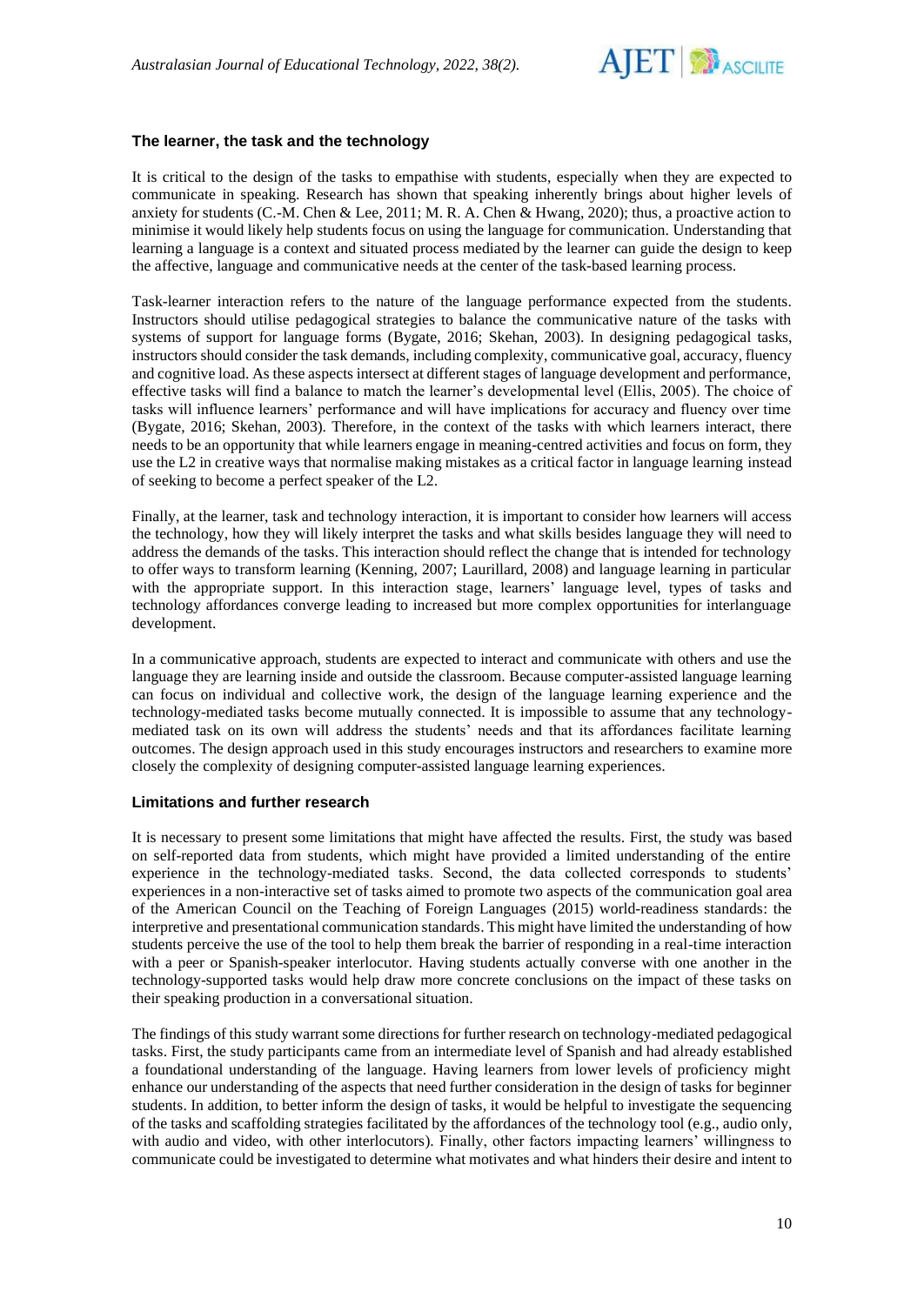

speak in the foreign or second language and that can be overcome with technology affordances (e.g., automatic feedback, peer interaction multimodality of input and output).

## **Conclusion**

The technology-mediated pedagogical tasks not only facilitated students' growth in the willingness to communicate and communicative performance but also contributed to their increased perceived confidence to use the L2 in a spontaneous and joyful way. The video feature provided students with the option to rehearse and self-monitor their speaking, promoting learning through noticing gaps in their oral language production. Students developed confidence in spontaneous speaking and an emerging notion of the nature of a conversational style, where the importance of conveying meaning by using repair communication strategies and a repertoire of own linguistic resources prevails. The intent of the tasks was to help students develop their willingness and confidence to communicate spontaneously in diverse contexts and for multiple purposes by interpreting and presenting information as they would do in a realistic conversation. These findings can help L2 instructors design technology-mediated instruction that responds to L2 acquisition principles and language learning approaches to support the affective needs of students, especially for the speaking skill, which inherently generates higher anxiety.

# **Acknowledgements**

The author sincerely expresses gratitude to the students and instructor in the Spanish Language Program in the World Languages Department at Iowa State University who participated in the study in 2018. The author further thanks Dr. Charlie Nagle, Director of the Spanish Language Program in the World Languages Department at Iowa State University, for encouraging the implementation of the study.

# **References**

- Allen, T. H. (2006). Is the rush to provide on-line instruction setting our students up for failure? *Communication Education*, *55*(1), 122–126.<https://doi.org/10.1080/03634520500343418>
- American Council on the Teaching of Foreign Languages. (2015). *Performance descriptors for language learners.* [https://www.actfl.org/sites/default/files/publications/ACTFLPerformance\\_Descriptors.pdf](https://www.actfl.org/sites/default/files/publications/ACTFLPerformance_Descriptors.pdf)
- Brown Nielson, K. (2014). Evaluation of an online, task-based Chinese course. In M. Gonzalez-Lloret & L. Ortega (Eds.), *Technology-mediated TBLT: Researching technology and tasks* (pp. 295–322). John Benjamins Publishing. <https://doi.org/10.1075/tblt.6.11nie>
- Bygate, M. (2016). Sources, developments and directions of task-based language teaching. *The Language Learning Journal*, *44*(4), 381–400.<https://doi.org/10.1080/09571736.2015.1039566>
- Chen, C.-M., & Lee, T.-H. (2011). Emotion recognition and communication for reducing secondlanguage speaking anxiety in a web-based one-to-one synchronous learning environment. *British Journal of Educational Technology*, *42*(3), 417–440. [https://doi.org/10.1111/j.1467-](https://doi.org/10.1111/j.1467-8535.2009.01035.x) [8535.2009.01035.x](https://doi.org/10.1111/j.1467-8535.2009.01035.x)
- Chen, M. R. A., & Hwang, G. J. (2020). Effects of a concept mapping-based flipped learning approach on EFL students' English speaking performance, critical thinking awareness and speaking anxiety. *British Journal of Educational Technology*, *51*(3), 817–834. <https://doi.org/10.1111/bjet.12887>
- Chong, S. W., & Reinders, H. (2020). Technology-mediated task-based language teaching: A qualitative research synthesis. *Language Learning & Technology*, *24*(3), 70–86. <http://hdl.handle.net/10125/44739>
- Chuang, H. H., Weng, C. Y., & Chen, C. H. (2018). Which students benefit most from a flipped classroom approach to language learning? *British Journal of Educational Technology*, *49*(1), 56–68. <https://doi.org/10.1111/bjet.12530>
- Compton, L. (2004). From chatting to oral fluency: Using chat to improve self-confidence and increase willingness to communicate. *The Journal of Teaching English with Technology*, *4*(1), 1–9. <https://tewtjournal.org/?wpdmact=process&did=MTQ0LmhvdGxpbms>
- Coulson, D., & Harvey, M. (2012). Scaffolding student reflection for experience-based learning: A framework. *Teaching in Higher Education*, *18*(4), 401–413. <https://doi.org/10.1080/13562517.2012.752726>
- Creswell, J. W. (2012). *Educational research: Planning, conducting, and evaluating quantitative and qualitative research* (4th ed.). Pearson.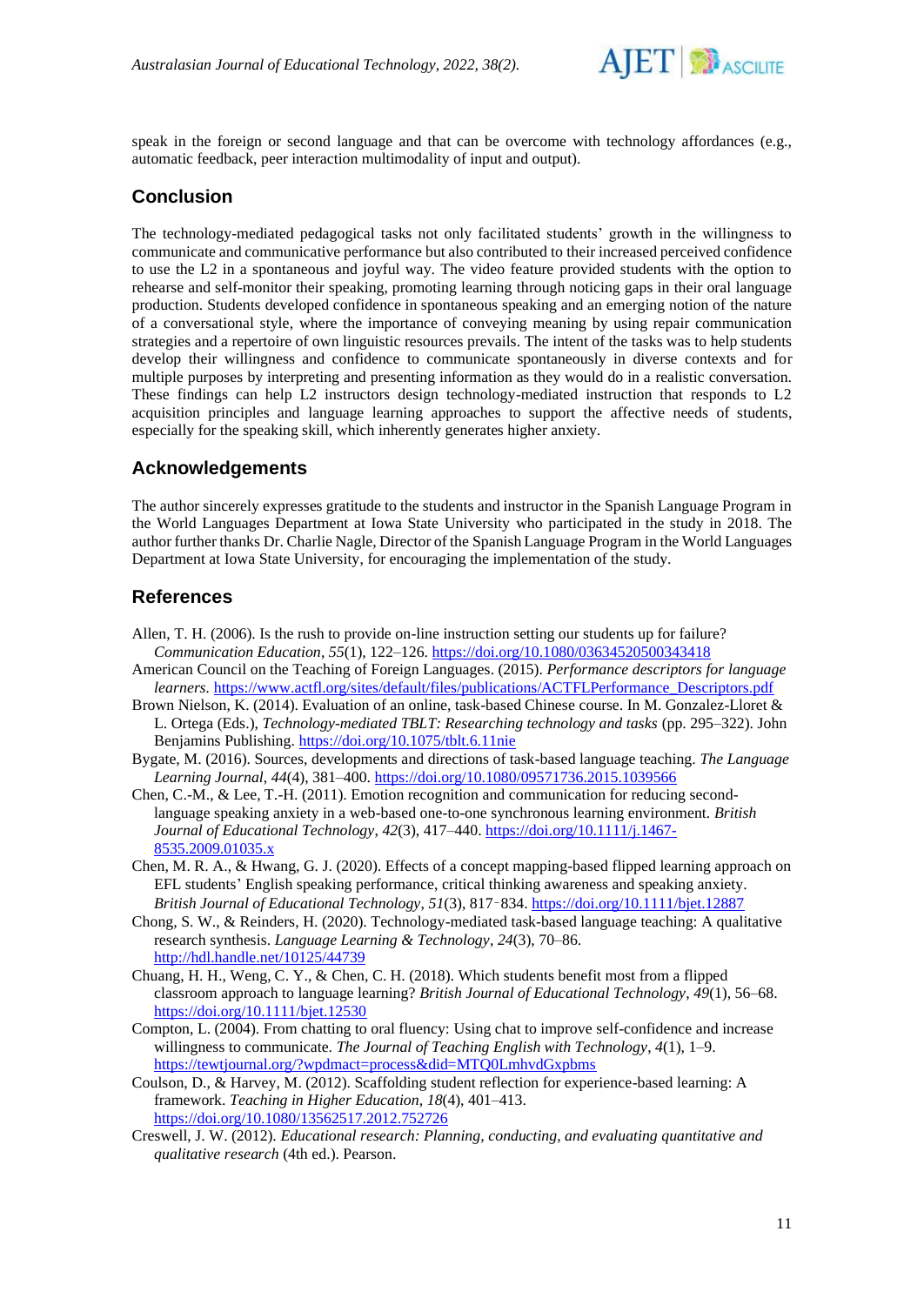

- Dörnyei, Z. (2010). Researching motivation: From integrativeness to the ideal L2 self. In S. Hunston & D. Oakey (Eds.), *Introducing applied linguistics: Concepts and skills* (1st ed., pp. 74–83). Routledge. <https://doi.org/10.4324/9780203875728-17>
- Eddy, J. (2014). Uncovering curriculum: Language performance through culture by design. *Journal of the National Council of Less Commonly Taught Languages*, *17*, 1–22. <https://doaj.org/article/f29864ba57e2491097269c643624584e>
- Ellis, R. (Ed.). (2005). *Planning and task performance in a second language*. John Benjamins Publishing. <https://doi.org/10.1075/lllt.11>
- Freiermuth, M., & Jarrell, D. (2006). Willingness to communicate: Can online chat help? *International Journal of Applied Linguistics*, *16*(2), 189–212.<https://doi.org/10.1111/j.1473-4192.2006.00113.x>
- Godwin-Jones, R. (2011). Mobile apps for language learning. *Language Learning & Technology*, *15*(2), 2–11.<https://doi.org/10125/44244>
- González-Lloret, M., & Ortega, L. (Eds.). (2014). *Technology-mediated TBLT: Researching technology and tasks*. John Benjamins Publishing.<https://doi.org/10.1075/tblt.6>
- Griffiths, M. E., & Graham, C. R. (2009). Using asynchronous video in online classes: Results from a pilot study. *International Journal of Instructional Technology and Distance Learning*, *6*(3), 65–76. [http://itdl.org/Journal/Mar\\_09/article06.htm](http://itdl.org/Journal/Mar_09/article06.htm)
- Hampel, R. (2010). Task design for a virtual learning environment in a distance language course. In M. Thomas & H. Reinders (Eds.), *Task-based language learning and teaching with technology* (pp. 131– 153). Continuum International Publishing. https://doi.org/ [10.5040/9781474212366.ch-007](https://doi.org/%2010.5040/9781474212366.ch-007)
- Hauck, M., & Youngs, B. L. (2008). Telecollaboration in multimodal environments: The impact on task design and learner interaction. *Computer Assisted Language Learning*, *21*(2), 87–124. <https://doi.org/10.1080/09588220801943510>
- Hirotani, M., & Lyddon, P. A. (2013). The development of L2 Japanese self-introductions in an asynchronous computer-mediated language exchange. *Foreign Language Annals*, *46*(3), 469–490. <https://doi.org/10.1111/flan.12044>
- Kenning, M. (2007). *ICT and language learning: From print to the mobile phone*. Palgrave Macmillan. https://doi.org/10.1057/9780230591325
- Kent, D. (2017). Constructing visually-based digital conversations in EFL with Voicethread. *The Journal of Teaching English with Technology*, *17*(1), 3–16.
- <https://tewtjournal.org/?wpdmact=process&did=NDgzLmhvdGxpbms> Kirkgöz, Y. (2011). A blended learning study on implementing video recorded speaking tasks in taskbased classroom instruction. *Turkish Online Journal of Educational Technology*, *10*(4), 1–13. <http://www.tojet.net/articles/v10i4/1041.pdf>
- Kissau, S., McCullough, H., & Pyke, J. G. (2010). Leveling the playing field: The effects of online second language instruction on student willingness to communicate in French. *CALICO Journal*, *27*(2), 277–297.<https://doi.org/10.11139/cj.27.2.277-297>
- Lai, C., & Li, G. (2011). Technology and task-based language teaching: A critical review. *CALICO Journal*, *28*(2), 498–521.<https://doi.org/10.11139/cj.28.2.498-521>
- Laurillard, D. (2008). Open teaching: The key to sustainable and effective open education. In T. Iiyoshi & M. V. Kumar (Eds.), *Opening up education: The collective advancement of education through open technology, open content, and open knowledge* (pp. 319–335). MIT Press. [http://mitp-content](http://mitp-content-server.mit.edu:18180/books/content/sectbyfn?collid=books_pres_0&id=7641&fn=9780262515016_pre_0001.pdf#page=341)[server.mit.edu:18180/books/content/sectbyfn?collid=books\\_pres\\_0&id=7641&fn=9780262515016\\_pr](http://mitp-content-server.mit.edu:18180/books/content/sectbyfn?collid=books_pres_0&id=7641&fn=9780262515016_pre_0001.pdf#page=341) e $0001.$ pdf#page=341
- Lee, J. S., & Lee, K. (2020). Affective factors, virtual intercultural experiences, and L2 willingness to communicate in in-class, out-of-class, and digital settings. *Language Teaching Research*, *24*(6), 813- 833.<https://doi.org/10.1177/1362168819831408>
- Lee, L. (2016). Autonomous learning through task-based instruction in fully online language courses. *Language Learning & Technology*, *20*(2), 81–97[. http://llt.msu.edu/issues/june2016/lee.pdf](http://llt.msu.edu/issues/june2016/lee.pdf)
- Lepore, C. E. (2014). Influencing students' pronunciation and willingness to communicate through interpersonal audio discussions. *Dimension*, *2014*, 73–96. [https://www.scolt.org/wp-](https://www.scolt.org/wp-content/uploads/2019/08/Dimension2014_FINAL.pdf)
- [content/uploads/2019/08/Dimension2014\\_FINAL.pdf](https://www.scolt.org/wp-content/uploads/2019/08/Dimension2014_FINAL.pdf)
- Levy, M., & Stockwell, G. (2006). *CALL dimensions: Options and issues in computer-assisted language learning*. Lawrence Erlbaum.
- Liou, H. C. (2012). The roles of Second Life in a college computer-assisted language learning (CALL) course in Taiwan, ROC. *Computer Assisted Language Learning*, *25*(4), 365–382. <https://doi.org/10.1080/09588221.2011.597766>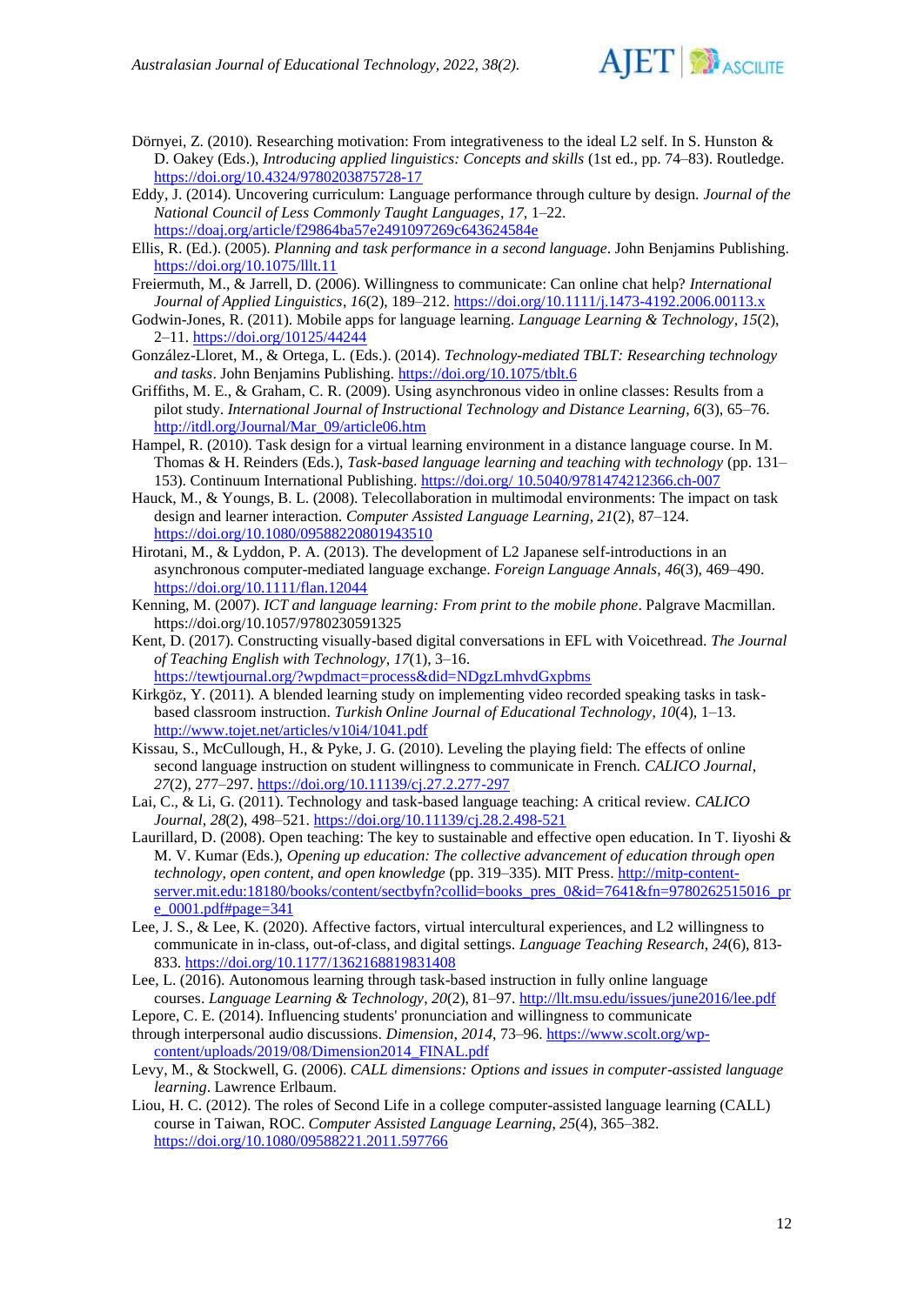

- Liu, H. J. (2012). Understanding EFL undergraduate anxiety in relation to motivation, autonomy, and language proficiency. *Electronic Journal of Foreign Language Teaching*, *9*(1), 123–139. <https://e-flt.nus.edu.sg/wp-content/uploads/2020/09/v9n12012/liu.pdf>
- Lu, Y., & Hsu, C.-F. (2008). Willingness to communicate in intercultural interactions between Chinese and Americans. *Journal of Intercultural Communication Research*, *37*(2), 75–88. <https://doi.org/10.1080/17475750802533356>
- Lys, F. (2013). The development of advanced learner oral proficiency using iPads. *Language Learning & Technology*, *17*(3), 96–116[. http://llt.msu.edu/issues/october2013/lys.pdf](http://llt.msu.edu/issues/october2013/lys.pdf)
- MacIntyre, P. D. (2007). Willingness to communicate in the second language: Understanding the decision to speak as a volitional process. *Modern Language Journal*, *91*(4), 564–576. <https://doi.org/10.1111/j.1540-4781.2007.00623.x>
- MacIntyre, P. D., Dornyei, Z., Clément, R., & Noels, K. A. (1998). Conceptualizing willingness to communicate in a L2: A situational model of L2 confidence and affiliation. *Modern Language Journal*, *82*(4), 545–562.<https://doi.org/10.1111/j.1540-4781.1998.tb05543.x>

MacIntyre, P. D., & Doucette, J. (2010). Willingness to communicate and action control. *System*, *38*(2), 161–171.<https://doi.org/10.1016/j.system.2009.12.013>

McCroskey, J. C., & Baer, J. E. (1985, November 7–10). *Willingness to communicate: The construct and its measurement* [Paper presentation]. Annual Meeting of the Speech Communication Association,

Denver, CO, United States of America.

Maxwell, J. A. (2012). *Qualitative research design: An interactive approach* (3rd ed.). Sage*.* McLoughlin, C., & Lee, M. J. (2010). Personalised and self-regulated learning in the Web 2.0 era:

International exemplars of innovative pedagogy using social software. *Australasian Journal of Educational Technology*, *26(*1), 28–43.<https://doi.org/10.14742/ajet.1100>

Merriam, S. B. (2009). *Qualitative research: A guide to design and implementation*. Jossey-Bass.

- Nunan, D. (2004). *Task-based language teaching: A comprehensively revised edition of designing tasks for the communicative classroom.* Cambridge University Press. <https://doi.org/10.1017/CBO9780511667336>
- Oskoz, A., & Elola I. (2016). Digital stories: Overview. *CALICO*, *33*(2), 157–173. <https://doi.org/10.1558/cj.v33i2.29295>
- Patton, M. Q. (2005). *Qualitative research. Encyclopedia of statistics in behavioral science*. Sage. https://doi.org/10.1002/0470013192.bsa514
- Pawlak, M., Mystkowska-Wiertelak, A., & Bielak, J. (2016). Investigating the nature of classroom willingness to communicate (WTC): A micro-perspective. *Language Teaching Research*, *20*(5), 654– 671. <https://doi.org/10.1177/1362168815609615>
- Peng, J. E. (2012). Towards an ecological understanding of willingness to communicate in EFL classrooms in China. *System*, *40*(2), 203–213. <https://doi.org/10.1016/j.system.2012.02.002>
- Reinders, H., & Wattana, S. (2014). Can I say something? The effects of digital game play on willingness to communicate. *Language Learning & Technology*, *18*(2), 101–123. <http://llt.msu.edu/issues/june2014/reinderswattana.pdf>
- Rosell-Aguilar, F. (2005). Task design for audiographic conferencing: Promoting beginner oral interaction in distance language learning. *Computer Assisted Language Learning*, *18*(5), 417–442. <https://doi.org/10.1080/09588220500442772>

Saldaña, J. (2016). *The coding manual for qualitative researchers* (3rd ed.). Sage.

- Samuda, V., & Bygate, M. (2008). *Tasks in second language learning*. Palgrave Macmillan. https://doi.org/10.1057/9780230596429
- Skehan, P. (2003). Focus on form, tasks, and technology. *Computer Assisted Language Learning*, *16*(5), 391–411.<https://doi.org/10.1076/call.16.5.391.29489>
- Smith, B. (2004). Computer-mediated negotiated interaction and lexical acquisition. *Studies in Second Language Acquisition*, *26*, 365–398.<https://doi.org/10.1017/s027226310426301x>
- Stockwell, G. (2010). Effects of multimodality in computer-mediated communication tasks. In M. Thomas & H. Reinders (Eds.), *Task-based language learning and teaching with technology* (pp. 83– 104). Continuum International Publishing. <https://doi.org/10.5040/9781474212366.ch-005>
- Thomas, M., & Reinders, H. (Eds). (2010). *Task-based language learning and teaching with technology*. Continuum International Publishing.<https://doi.org/10.5040/9781474212366>
- Valadi, A., Rezaee, A., & Baharvand, P. K. (2015). The relationship between language learners' willingness to communicate and their oral language proficiency with regard to gender differences. *International Journal of Applied Linguistics and English Literature*, *4*(5), 147–153. <https://doi.org/10.7575/aiac.ijalel.v.4n.5p.147>